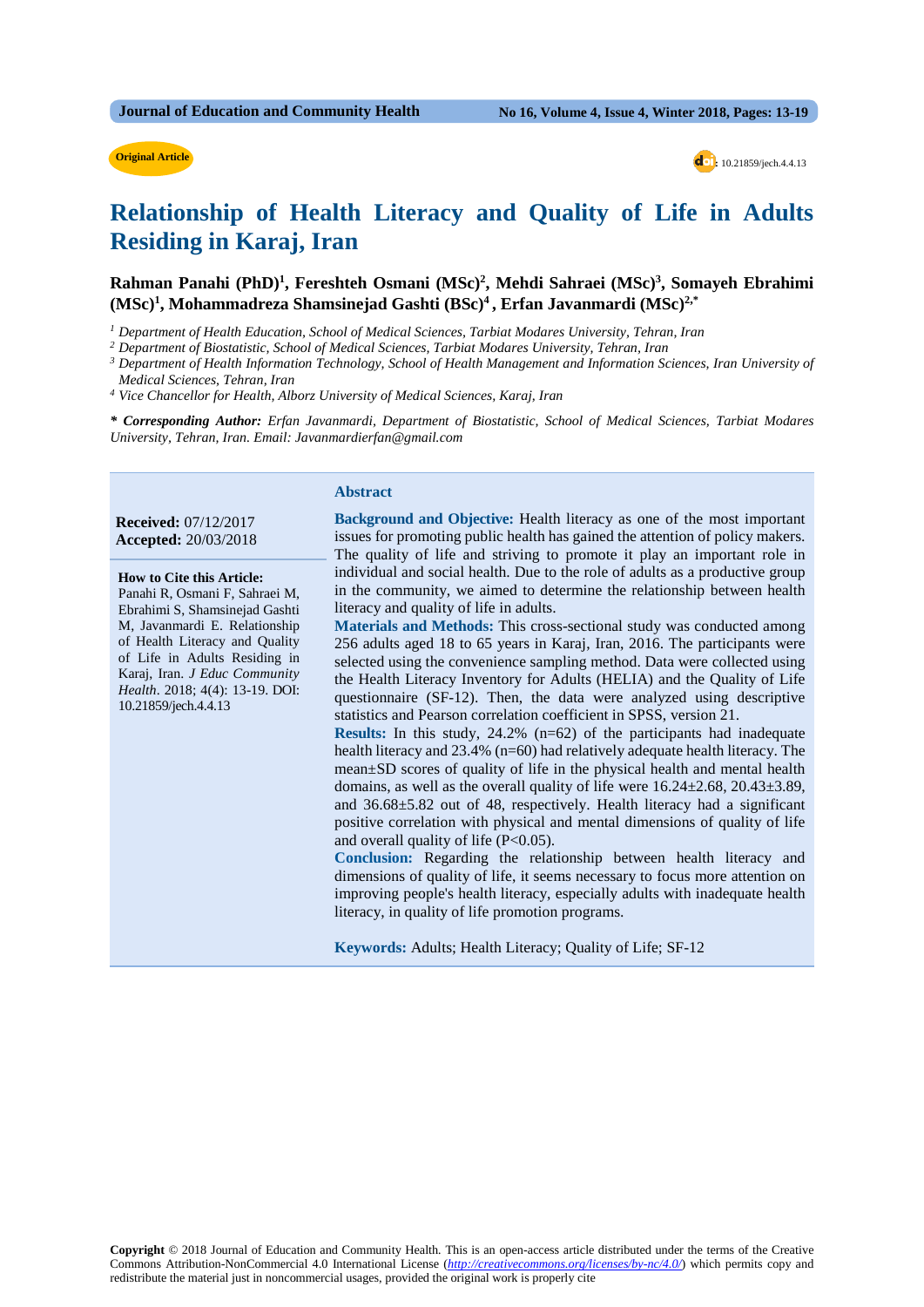#### **d**: 10.21859/jech.4.4.13

## **مقاله پژوهشی**

# **بررسی ارتباط سواد سلامت و کیفیت زندگی در بزرگسالان شهر کرج**

**، عرفان ،1 فرشته عثمانی،2 مهدي صحرایی،3 سمیه ابراهیمی،4 محمدرضا شمسینژاد گشتی5 رحمان پناهی ،2\* جوانمردي**

دکتراي تخصصی، گروه آموزش بهداشت، دانشکده علوم پزشکی، دانشگاه تربیت مدرس تهران، ایران <sup>1</sup>

کارشناس ارشد، گروه آمار زیستی، دانشکده پزشکی، دانشگاه تربیت مدرس تهران، ایران <sup>2</sup>

کارشناس ارشد، گروه فناوري اطلاعات سلامت، دانشکده مدیریت و اطلاعرسانی، دانشگاه علوم پزشکی ایران، تهران، ایران <sup>3</sup>

کارشناس ارشد، گروه آموزش بهداشت، دانشکده علوم پزشکی، دانشگاه تربیت مدرس تهران، ایران <sup>4</sup>

<sup>ه</sup> کارشناس، شبکه بهداشت و درمان شهرستان کرج، البرز، ایران

**نویسنده مسئول:** عرفان جوانمردي، گروه آمار زیستی، دانشکده پزشکی، دانشگاه تربیت مدرس تهران، ایران. **\*** Javanmardierfan@gmail.com :ایمیل

| حكىدە                                                                                                 |                                  |
|-------------------------------------------------------------------------------------------------------|----------------------------------|
| سابقه و هدف: سواد سلامت بهعنوان یکی از موضوعات مهم برای ارتقای سطح سلامت جامعه مورد توجه              | تاریخ دریافت مقاله: ۱۳۹۶/۰۹/۱۶   |
| سیاستگذاران قرار گرفته است. از سوی دیگر کیفیت زندگی و تلاش در راه اعتلای آن نقش بهسزایی در            | تاريخ پذيرش مقاله: ١٣٩۶/١٢/٢٩    |
| سلامت فردی و اجتماعی دارد. نظر به نقش بزرگسالان بهعنوان گروه مولد جامعه، این پژوهش با هدف تعیین       |                                  |
| ارتباط سواد سلامت و کیفیت زندگی در بزرگسالان انجام شد.                                                | تمامی حقوق نشر برای دانشگاه علوم |
| مواد و روشها: این مطالعه مقطعی در ارتباط با ۲۵۶ نفر از بزرگسالان ۱۸ تا ۶۵ ساله شهر کرج در سال ۱۳۹۵    | پزشکی همدان محفوظ است.           |
| انجام شد. شرکت کنندگان به روش نمونهگیری در دسترس انتخاب گشته و وارد مطالعه شدند. دادهها با استفاده از |                                  |
| ابزار سنجش سواد سلامت جمعیت شهری ١٨ تا ۶۵ ساله ایرانی ( HELIA: Health Literacy Inventory for          |                                  |
| Adults) و پرسشنامه کیفیت زندگی ۱۲ سؤالی (SF-12: Short Form Health Survey) گردآوری گردیدند.            |                                  |
| دادهها با استفاده از آمارههای توصیفی و آزمون همبستگی Pearson در نرم فزار SPSS 21 تحلیل شدند.          |                                  |
| یافتهها: در این مطالعه ۲۴/۲ درصد (۶۲ نفر) از بزرگسالان سواد سلامت ناکافی و ۲۳/۴ درصد (۶۰ نفر)         |                                  |
| سواد سلامت نهچندان کافی داشتند. میانگین (±انحراف معیار) نمره کیفیت زندگی در حیطههای سلامت             |                                  |
| جسمانی (۱۶۸۸±) ۱۶/۲۴، سلامت روانی (۳/۸۹±) ۲۰/۴۳ و کیفیت زندگی کل (۵/۸۲±) ۳۶/۶۸ از ۴۸ بود.             |                                  |
| از سوی دیگر، بین سواد سلامت و ابعاد جسمانی و روانی کیفیت زندگی و همچنین کیفیت زندگی کل                |                                  |
| همبستگی مستقیم و معناداری وجود داشت (P<٠/٠۵).                                                         |                                  |
| نتیجهگیری: با توجه به ارتباط سواد سلامت با ابعاد کیفیت زندگی، توجه هرچه بیشتر به ارتقای سواد سلامت    |                                  |
| افراد (بهویژه بزرگسالان دارای سواد سلامت ناکافی) در برنامههای ارتقای کیفیت زندگی ضروری به نظر         |                                  |
| مے <sub>،ر</sub> سد.                                                                                  |                                  |
|                                                                                                       |                                  |

**واژگان کلیدي:** بزرگسالان؛ سواد سلامت؛ کیفیت زندگی؛ -12SF

#### **مقدمه**

سواد سلامت بهعنوان یک مسأله جهانی مطرح میباشد [[1](#page-6-0)]. سازمان جهانی بهداشت (Organization Health World( سواد سلامت را بهعنوان "مهارتهاي شناختی و اجتماعی که انگیزه و توانایی افراد را براي بهدستآوردن، درك و استفاده از اطلاعات بهداشتی در راه ارتقا و حفظ سلامتی خوب تعیین میکنند" تعریف مینماید [[2](#page-6-1)]. این تعریف تنها به دانش فرد نپرداخته و انگیزه و توانایی افراد براي

دسترسی، درك و استفاده از اطلاعات سلامتی را نیز در نظر گرفته است [[3](#page-6-2)]. شواهدي وجود دارد که نشان میدهد سواد سلامت پایین با نتایج نامطلوب بهداشتی، رفتارهاي بهداشتی زیانآور، رضایت کمتر بیمار و در برخی از موارد با مرگ و میر بالاتر همراه است. در حقیقت، بسیاري معتقد هستند که سواد سلامت پایین در واقع به نابرابريهاي سلامت کمک میکند [[4](#page-6-3)]. همچنین ادعاهایی وجود دارد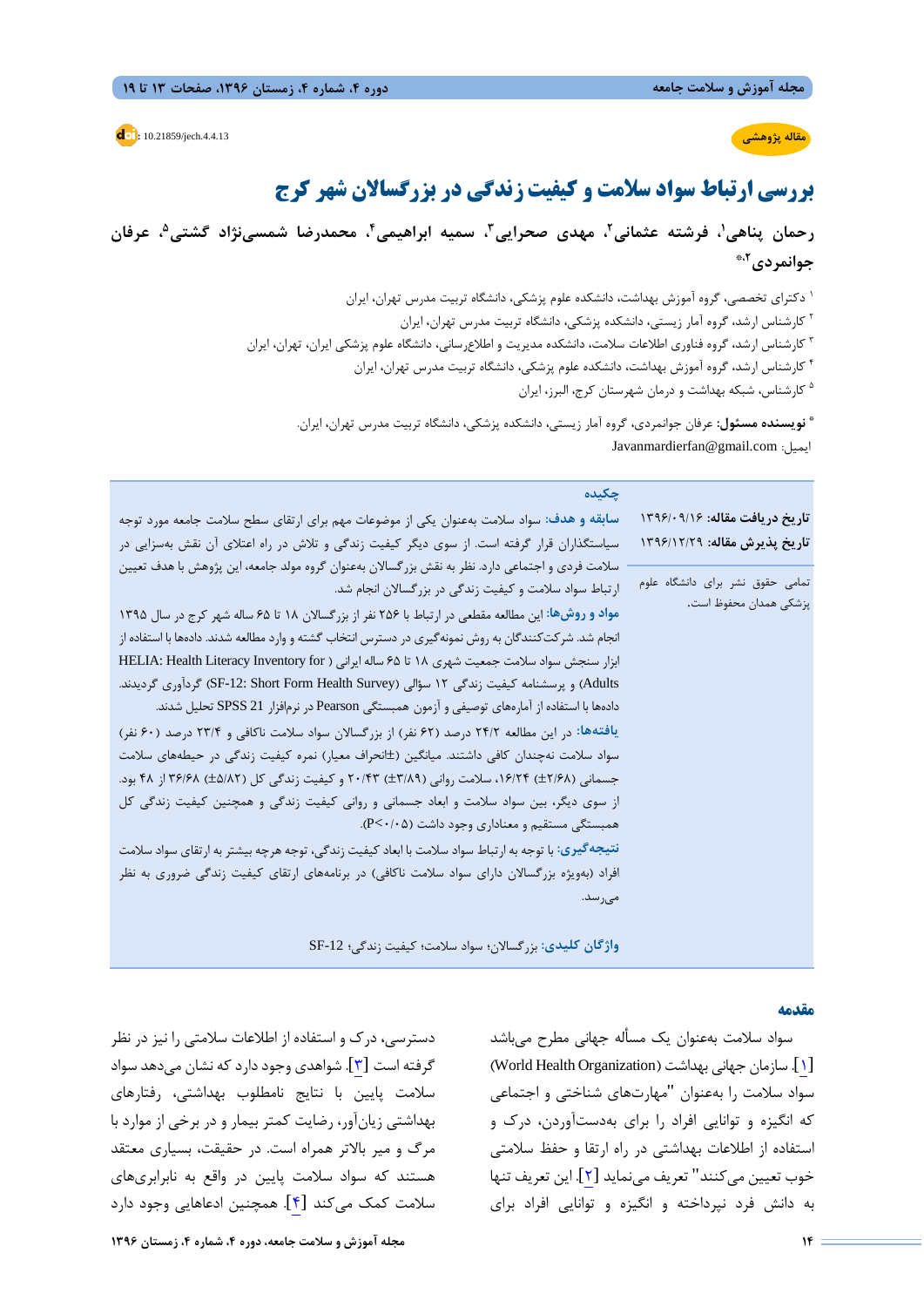مبنی بر اینکه سواد سلامت پایین با خودگزارشی ضعیفتر بیماريهاي مزمن و عملکرد سلامتی فیزیکی و روانی ضعیفتر ارتباط دارد [[3](#page-6-2)]. بررسیهاي مختلف طیف گستردهاي از سواد سلامت ناکافی را در کشورهاي مختلف نشان میدهند. بررسی سیستماتیک انجامشده توسط Orlow-Asche و همکاران در آمریکاي شمالی حاکی از آن بود که حدود 26 درصد از افراد سواد سلامت پایین و 20 درصد سطح سواد سلامت مرزي داشتند [[5](#page-6-4)]. علاوهبراین، نتایج مطالعات متعدد نشان داده است که سواد سلامت بر وضعیت عمومی سلامتی افراد [[6](#page-6-5)] و کیفیت زندگی مرتبط با سلامت [[7](#page-6-6)] تأثیر میگذارد.

کیفیت زندگی کاربردي در علوم پزشکی بهعنوان کیفیت زندگی مرتبط با سلامت شناخته میشودو به معناي ارزیابی ذهنی فرد از وضعیت سلامت کنونی خویش، مراقبتهاي بهداشتی و فعالیتهاي ارتقادهنده سلامت میباشد و به فرد اجازه میدهد که اهداف ارزشمندي را دنبال کند [[8](#page-6-8)[،9](#page-6-7)]. سازمان جهانی بهداشت کیفیت زندگی را ادراك افراد از موقعیت زندگی خود در متن فرهنگ و نظام ارزشی که در آن زندگی میکنند و در رابطه با اهداف، انتظارات، استانداردها و نگرانیهاي آنها میباشد، تعریف می کند [۱۰]. این درحالی است که زندگی با کیفیت برتر از چالشهاي پژوهشگران در قرن حاضر است. در حقیقت هسته مرکزي کیفیت زندگی، سلامتی است و از آنجایی که در نظام سلامت نمیتوان بهطور کامل پدیده کیفیت زندگی را مورد توجه قرار داد، مفهوم سلامتی در ارتباط با کیفیت زندگی مورد مطالعه قرار میگیرد که در قالب مفهوم "کیفیت زندگی مرتبط با سلامت" تعریف میشود [[11](#page-6-10)].

برخی شواهد نشان دادهاند که سواد سلامت پایین با کیفیت زندگی ضعیف در ارتباط است که این رابطه میتواند به دلیل کاهش قابلیت دسترسی و استفاده کمتر از مراقبتهاي پزشکی، افزایش بار استرس به علت افزایش چالشهاي روزمره زندگی، خودمدیریتی ضعیف بیماري و کاهش خودکارآمدي یعنی "توانایی براي اعمال کنترل بر زندگی و محیط اطراف" باشد [[8](#page-6-7)]. از سوي دیگر با توجه به اینکه سواد سلامت میتواند تحت تأثیر عوامل زیادي از جمله عوامل فردي (مانند سن، جنسیت، نژاد، تحصیلات و غیره)، اجتماعی، فرهنگی و زبان قرار گیرد، نتایج متفاوتی از آن در بین جوامع مختلف گزارش شده است [[12](#page-6-11)]. شایان ذکر است که گروه سنی 18 تا 65 سال بهعنوان گروه مولد جامعه محسوب میشوند [[13](#page-6-12)]. با توجه به تمام این مسائل،

اهمیت سواد سلامت بزرگسالان بیش از پیش مشخص میگردد. در این راستا پژوهش حاضر با هدف تعیین ارتباط سواد سلامت و کیفیت زندگی در بزرگسالان انجام شد.

## **مواد و روشها**

پژوهش حاضر یک مطالعه مقطعی و از نوع همبستگی بود که جامعه آماري آن افراد 18 تا 65 ساله شهر کرج در سال 1395 بودند. در این مطالعه 285 نفر به روش نمونهگیري در دسترس از مناطق شهري کرج انتخاب شدند. بدینمنظور متناسب با جمعیت هریک از مناطق دوازدهگانه شهري کرج، تعداد نمونه مورد نیاز انتخاب گردید. با توجه به اینکه گروه هدف مورد مطالعه افراد بزرگسال بودند و دسترسی به آنها به سادگی ممکن بود، افراد به شیوه نمونهگیري در دسترس وارد پژوهش شدند. با توجه به اینکه در مطالعات قبلی میزان همبستگی بین سواد سلامت و کیفیت زندگی برابر با 0/18 گزارش شده بود [[14](#page-6-13)]، با لحاظکردن ضریب اطمینان 95 درصد، توان آزمون 80 درصد و استفاده از فرمول کوکران، حجم نمونه 245 نفر بهدست آمد که با احتساب 15 درصد ریزش احتمالی نمونهها، 285 بزرگسال جهت نمونهگیري در نظر گرفته شدند. داشتن حداقل سواد خواندن و نوشتن، سن 18 تا 65 سال، تابعیت ایرانی، سکونت در مناطق شهري کرج و داشتن رضایت آگاهانه بهعنوان معیارهاي ورود و ابتلا به اختلالات ادراکی و روانی و مشکلات حاد بینایی و شنوایی و تکلم به نحوي که افراد قادر به برقراري ارتباط نباشند و همچنین عدم رضایت به همکاري و تکمیل ناقص پرسشنامهها بهعنوان معیارهاي خروج در نظر گرفته شدند.

ابزار گردآوري دادهها شامل دو پرسشنامه سواد سلامت جمعیت شهري 18 تا 65 ساله ایرانی (HELIA (و پرسشنامه کیفیت زندگی 12 سؤالی (-12SF (بود. براي سنجش سطح سواد سلامت از پرسشنامه HELIA استفاده شد. این پرسشنامه داراي دو قسمت است که قسمت اول آن شامل مشخصات دموگرافیکی پاسخگویان (سن، جنسیت، میزان تحصیلات، وضعیت تأهل و منابع کسب اطلاعات مربوط به سلامت و بیماري) و قسمت دوم داراي 33 سؤال بوده و 5 بعد اصلی خواندن (4 سؤال)، دسترسی (6 سؤال)، درك و فهم (7 سؤال)، ارزیابی (4 سؤال) و تصمیمگیري و کاربرد اطلاعات سلامت (12 سؤال) را میسنجد. مقیاس نمرهدهی این پرسشنامه، لیکرت 5 گزینهاي میباشد؛ بدینصورت که در سؤالات مربوط به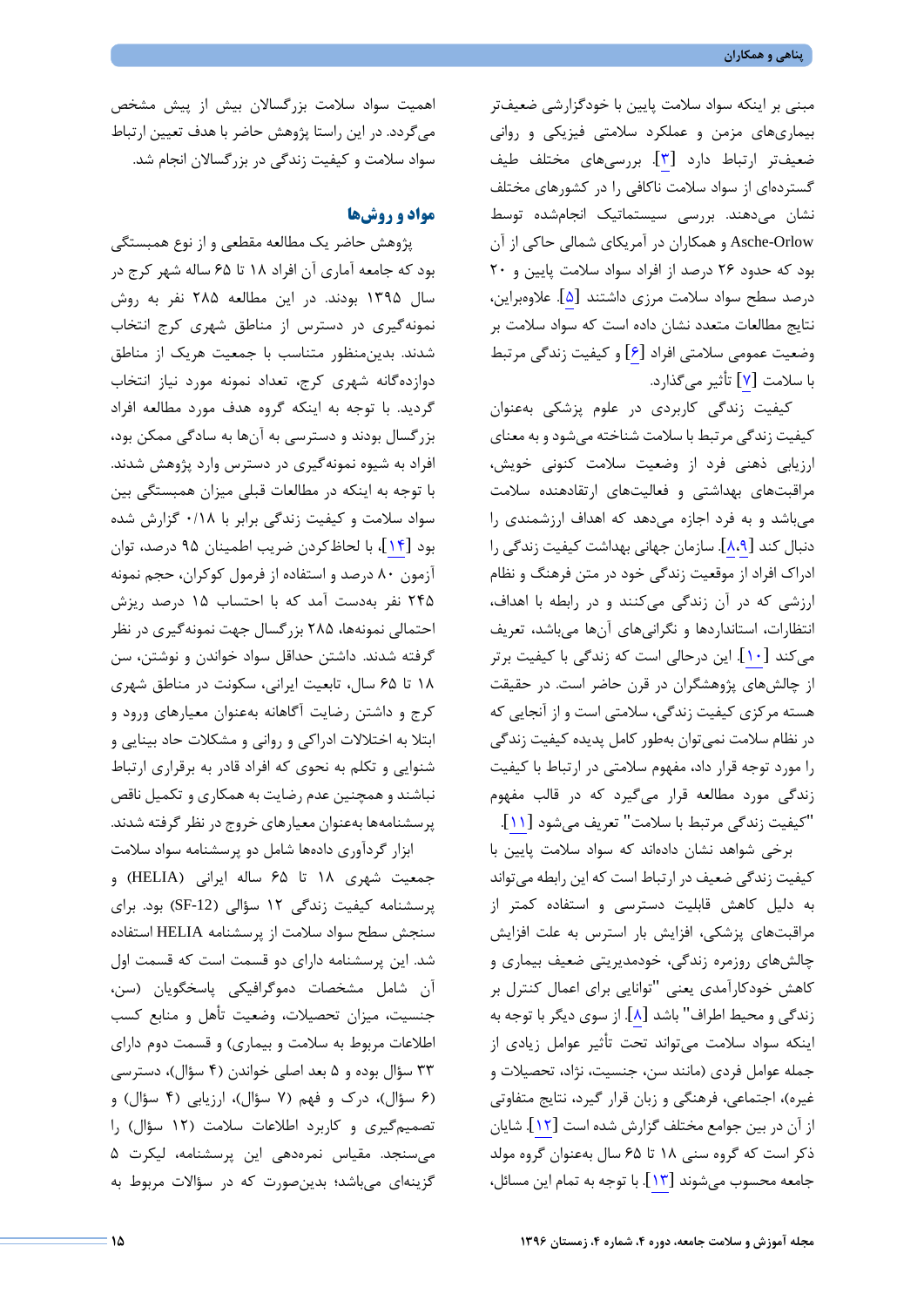مهارت خواندن امتیاز 5 به گزینه کاملاً آسان؛ امتیاز 4 به گزینه آسان؛ امتیاز 3 به گزینه نه آسان است و نه سخت؛ امتیاز 2 به گزینه سخت و امتیاز 1 به گزینه کاملاً سخت اختصاص مییابد. در مورد 4 بعد دیگر سواد سلامت نیز امتیاز 5 به گزینه همیشه؛ امتیاز 4 به گزینه بیشتر اوقات؛ امتیاز 3 به گزینه برخی از اوقات؛ امتیاز 2 به گزینه بهندرت؛ امتیاز 1 به گزینه بههیچوجه (یا هیچوقت) اختصاص داده شده است. نحوه امتیازدهی در این ابزار بدینشکل میباشد که ابتدا امتیاز خام هر فرد در هریک از حیطهها از جمع جبري امتیازات بهدست میآید. سپس براي تبدیل این امتیاز به طیف صفر تا 100 از فرمول تفاضل نمره خام بهدستآمده از حداقل نمره خام ممکن تقسیم بر تفاضل حداکثر امتیاز ممکن از حداقل امتیاز ممکن استفاده میشود. در نهایت براي محاسبه امتیاز کل، امتیازات تمامی ابعاد (براساس طیف 0 تا 100) جمع شده و بر تعداد ابعاد (5 بعد) تقسیم میگردد که نمرات 0 تا 50 بهعنوان سواد سلامت ناکافی، 50/1 تا 66 بهعنوان سواد سلامت نهچندان کافی، 66/1 تا 84 بهعنوان سواد سلامت کافی و 84/1 تا 100 بهعنوان سواد سلامت عالی در نظر گرفته میشوند. منتظري و همکاران طی پژوهشی به طراحی و روانسنجی این ابزار پرداختند و آن را داراي روایی مطلوب و پایایی قابل قبول دانستند [[15](#page-6-14)].

علاوهبراین، بهمنظور سنجش کیفیت زندگی مرتبط با سلامت واحدهاي مورد پژوهش از پرسشنامه 12 سؤالی کیفیت زندگی (SF-12) که فرم کوتاهترشده SF-36 است، استفاده گردید. این پرسشنامه بهطور گستردهاي در مطالعات مختلف مورد استفاده قرار میگیرد [[16](#page-6-15)]. منتظري و همکاران در سال 2009 روایی و پایایی این پرسشنامه را در ایران مورد بررسی قرار دادند که پایایی 12 سؤال مؤلفههاي جسمانی و روانی بهترتیب معادل 0/73 و 0/72 گزارش شد. این پرسشنامه داراي 8 زیرمقیاس درك کلی از سلامت خود، عملکرد فیزیکی، سلامت جسمانی، درد جسمانی، مشکلات هیجانی، عملکرد اجتماعی، نشاط و انرژي حیاتی و سلامت روان میباشد که 4 زیرمقیاس اول مؤلفه جسمانی و 4 زیرمقیاس دوم مؤلفه روانی کیفیت زندگی را تشکیل میدهند. دامنه امتیازات این پرسشنامه بین 12 تا 48 نمره میباشد [[17](#page-6-16)].

شایان ذکر است که این پژوهش مصوب کمیته اخلاق در پژوهش دانشگاه تربیت مدرس میباشد (شناسه اخلاق: .1394.172REC.TMU.IR(. در این مطالعه از تمامی شرکتکنندگان خواسته شد که با صداقت کامل به سؤالات

پرسشنامه پاسخ دهند و به آنها اطمینان داده شد که از تمامی اطلاعات خواستهشده در پرسشنامه بهصورت محرمانه استفاده خواهد گشت. روش جمعآوري دادهها در این مطالعه به شیوه مصاحبه حضوري با واحدهاي مورد پژوهش بود. دادههاي جمعآوريشده با استفاده از نرمافزار 21 SPSS و توسط آمار توصیفی (میانگین و انحراف معیار) و آزمون همبستگی Pearson مورد تحلیل قرار گرفتند. سطح معناداري در این مطالعه معادل 0/05 در نظر گرفته شد.

## **یافتهها**

در مجموع تعداد 256 بزرگسال وارد مطالعه شدند و 29 نفر به دلیل تکمیل ناقص پرسشنامهها و عدم رضایت نسبت به همکاري از پژوهش حذف گردیدند (میزان پاسخدهی 90 درصد). میانگین (±انحراف معیار) سنی واحدهاي پژوهش (±11/39) 33/48 سال بود که 51/2 درصد (131 نفر) از آنها زن و 48/8 درصد (125 نفر) مرد بودند. همچنین 53/5 درصد (137 نفر) از بزرگسالان مورد مطالعه متأهل بودند و 25/4 درصد (65 نفر) مدرك تحصیلی دیپلم و یا پیشدانشگاهی داشتند. از سوي دیگر رادیو، تلویزیون، پزشکان و کارکنان مراکز بهداشتی مهمترین منابعی بودند که بهترتیب 42/5 (109 نفر) و 37/2 (95 نفر) درصد از افراد شرکتکننده بهصورت معمول اطلاعات بهداشتی خود را از طریق آنها بهدست میآوردند. میانگین (±انحراف معیار) نمره سواد سلامت واحدهاي پژوهش نیز معادل (±19/24) 48/93 از 100 بود. نمودار 1 توزیع فراوانی سواد سلامت بزرگسالان را در 4 گروه با سواد سلامت ناکافی، نهچندان کافی، کافی و عالی نشان میدهد.

علاوهبراین، نتایج نشان داد که میانگین (±انحراف معیار) بعد جسمانی و روانی کیفیت زندگی مرتبط با سلامت در بزرگسالان مورد مطالعه بهترتیب معادل (±2/68) 16/24 و (±3/98) 20/43 بود. همچنین میانگین (±انحراف معیار) کیفیت زندگی مرتبط با سلامت در بزرگسالان برابر با (±5/82) 36/68 از 48 بهدست آمد (جدول 1). از سوي دیگر، نتایج نشان داد که بین نمره سواد سلامت و بعد جسمانی کیفیت زندگی مرتبط با سلامت (0/31=r و 0/05>P (و بعد روانی کیفیت زندگی مرتبط با سلامت (0/24=r و 0/05>P (همبستگی مستقیم و معناداري وجود دارد. بین نمره سواد سلامت و نمره کل کیفیت زندگی مرتبط با سلامت (0/28=r و 0/05>P (نیز همبستگی مستقیم و معناداري مشاهده شد (جدول 2).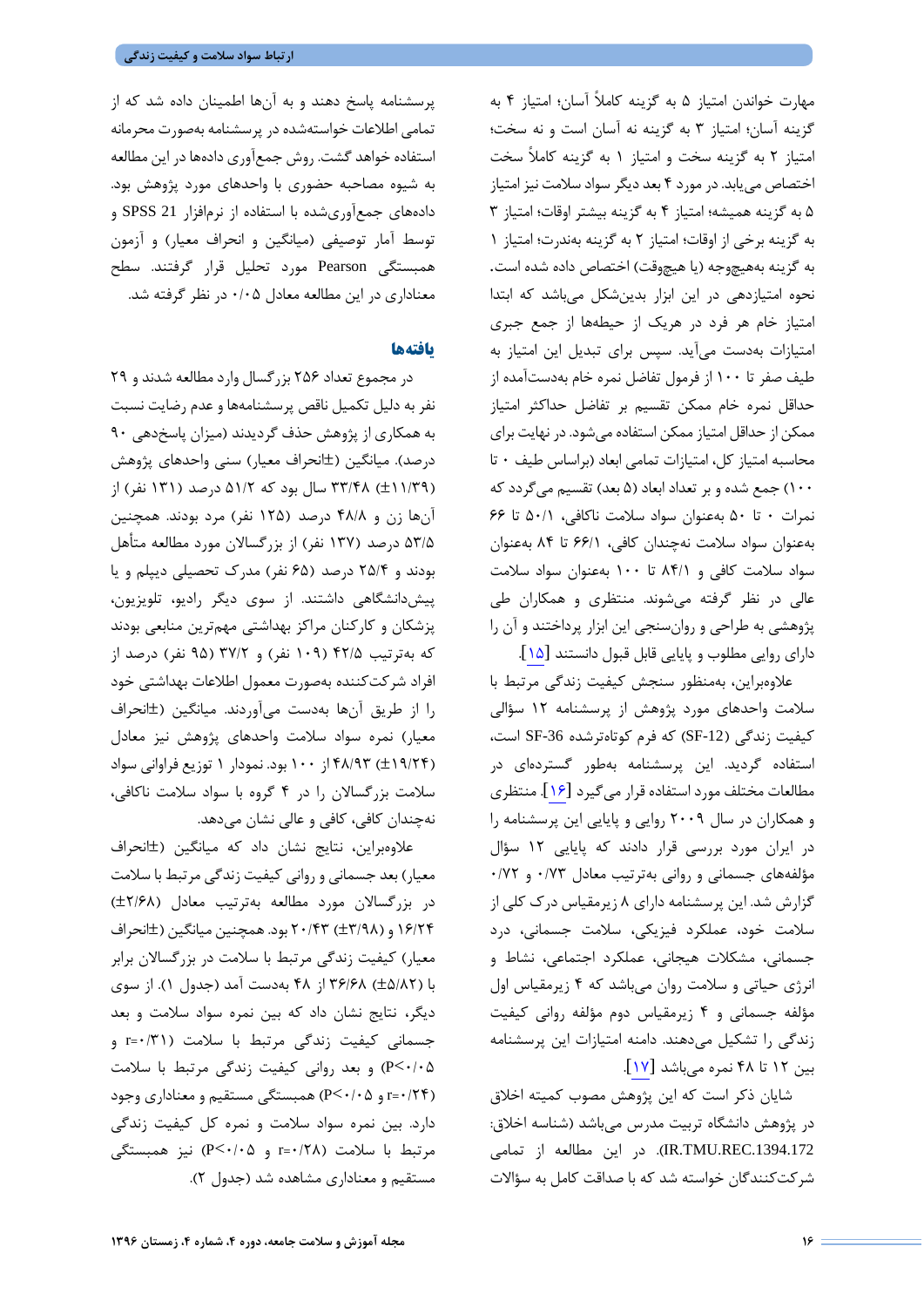

**جدول :1** میانگین و انحراف معیار کیفیت زندگی افراد مورد مطالعه در مقیاسهاي هشتگانه

| انحراف معيار       | ميانگين                    | ابعاد كيفيت زندگى      |
|--------------------|----------------------------|------------------------|
| .7995              | $\mathcal{N}(\mathcal{A})$ | درک کلی از سلامت خود   |
| ۱۶۶۲               | $Y/\Delta Y$ .             | عملكرد فيزيكي          |
| .749               | 1/185                      | سلامت جسمانى           |
| .78V               | 1188X                      | مشكلات هيجاني          |
| .119.              | $f/\cdot Y$                | درد جسمانی             |
| 1/19               | 4/699                      | عملكرد اجتماعي         |
| 11.98              | $f(\cdot q)$               | نشاط و انرژی           |
| $1/\tau$ .         | $f/\Delta$ ۶               | سلامت روانی            |
| Y/2XY              | 18/۲۴۲                     | بعد جسمانی کیفیت زندگی |
| ۳/۸۹۶              | ۲۰/۴۳۸                     | بعد روانی کیفیت زندگی  |
| $\Delta/\lambda Y$ | $\frac{1}{2}$              | كيفيت زندگى كل         |

**جدول :2** بررسی ابعاد کیفیت زندگی بر حسب سطح سواد سلامت افراد و ارتباط بین سواد سلامت و ابعاد کیفیت زندگی

| كيفيت زندگى                     |                                       |               |                                                                              |          |                           |             |                    |             |                              |               |         |       |
|---------------------------------|---------------------------------------|---------------|------------------------------------------------------------------------------|----------|---------------------------|-------------|--------------------|-------------|------------------------------|---------------|---------|-------|
| كيفيت زندگى كل                  |                                       |               | بعد روانی                                                                    |          |                           | بعد جسمانی  |                    |             |                              |               |         |       |
| سطح                             | ضريب                                  | انحراف        | ميانگين                                                                      | سطح      | ضريب                      | انحراف      | ميانگين            | سطح         | ضريب                         | انحراف        | ميانگين | سواد  |
| معنادارى                        | همبستگے،*                             | معيار         |                                                                              | معنادارى | همبستگی                   | معيار       |                    | معنادارى    | همبستگی                      | معيار         |         | سلامت |
| $\cdot/\cdot\cdot\tau$<br>.77AT |                                       |               |                                                                              |          |                           |             |                    |             |                              |               |         | سواد  |
|                                 | TT/19<br>9/19                         |               |                                                                              |          | $\mathbf{r}/\mathbf{q}$ . | 19/65       |                    |             | $\mathbf{r}/\cdot\mathbf{r}$ | 10/11         | سلامت   |       |
|                                 |                                       |               |                                                                              |          |                           |             |                    |             |                              |               | ناكافي  |       |
|                                 | $\Delta/\mathrm{V}\mathrm{A}$<br>YY/Y |               |                                                                              |          | $\tau/\nu\Delta$          | 5.199       |                    |             | $Y/\lambda\lambda$           | $\frac{1}{2}$ | سواد    |       |
|                                 |                                       |               |                                                                              |          |                           |             |                    |             |                              |               | سلامت   |       |
|                                 |                                       |               |                                                                              |          |                           |             |                    |             |                              | نەچندان       |         |       |
|                                 |                                       |               | $\boldsymbol{\cdot}\, \boldsymbol{\cdot}\,\boldsymbol{\cdot}\,$ $\mathsf{V}$ | .779     |                           |             | $\cdot/\cdot\cdot$ | $\cdot$ /٣١ |                              |               | كافى    |       |
|                                 | $\Delta$ /۴۷<br>TY/Y9                 |               |                                                                              |          |                           |             |                    |             |                              |               | سواد    |       |
|                                 |                                       |               |                                                                              | T/9T     | $Y \cdot  Y$              |             |                    | Y/YY        | 18187                        | سلامت         |         |       |
|                                 |                                       |               |                                                                              |          |                           |             |                    |             |                              |               | كافى    |       |
|                                 | Y/YY                                  |               |                                                                              |          |                           |             |                    |             | $1/\lambda$                  | 1Y/YY         | سواد    |       |
|                                 |                                       | $\Gamma$ 9/18 |                                                                              |          | $\mathbf{r}/\mathbf{f}$   | <b>TIVA</b> |                    |             |                              |               | سلامت   |       |
|                                 |                                       |               |                                                                              |          |                           |             |                    |             |                              |               | عالى    |       |

\* نتایج آزمون همبستگی Pearson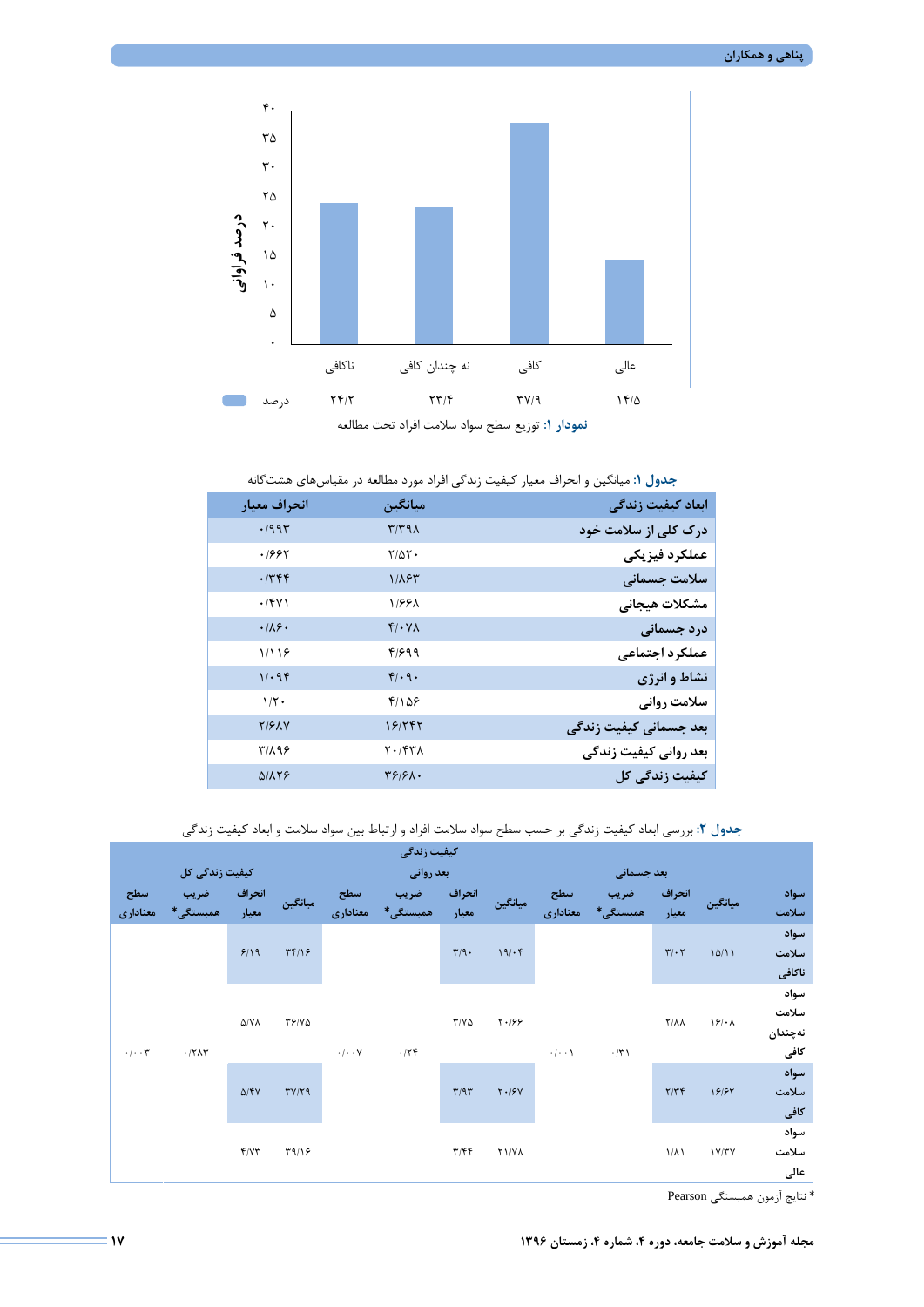**بحث**

پژوهش حاضر با هدف تعیین ارتباط سواد سلامت و کیفیت زندگی در بزرگسالان انجام شد. نتایج این مطالعه نشان داد که سطح سواد سلامت حدود 47/6 درصد از بزرگسالان در حد ناکافی و نهچندان کافی میباشد. این نتایج با یافتههاي مطالعات افشاري و همکاران [[18](#page-6-17)]، ایزدي راد و ضاربان [[19](#page-6-18)] و طاووسی و همکاران [[20](#page-6-19)] که بهترتیب به بررسی سواد سلامت بزرگسالان شهر تویسرکان، منطقه بلوچستان و 31 استان در ایران پرداخته بودند همسو است. در رابطه با کیفیت زندگی نیز نتایج نشان داد که کیفیت زندگی بزرگسالان مورد مطالعه در سطح متوسط قرار دارد. این نتایج با یافتههاي مطالعات حسینی و همکاران [[21](#page-6-20)]، یزدي مقدم و همکاران [[22](#page-6-21)] و سلطانی و همکاران [[23](#page-6-22)] همخوان بود؛ اما با نتایج مطالعه فرهادي و همکاران [[24](#page-6-23)] که در آن کیفیت زندگی پایینتر از سطح متوسط گزارش شد، مغایرت دارد. از دلایل احتمالی این مغایرت میتوان به تفاوت مطالعه ذکرشده با پژوهش حاضر در موضوعاتی همچون دامنه سنی افراد شرکتکننده، ابزار سنجش کیفیت زندگی، منطقه سکونت و میزان تحصیلات افراد اشاره کرد.

علاوهبراین، نتایج پژوهش حاضر حاکی از ارتباط متوسط و معنادار بین سطح سواد سلامت و ابعاد کیفیت زندگی (بعد جسمانی، بعد روانی و کیفیت زندگی کل) بود؛ بهطوري که افراد با سواد سلامت بالاتر از کیفیت زندگی جسمانی و روانی و بهطور کلی از کیفیت زندگی مرتبط با سلامت بالاتري برخوردار بودند. نتایج این قسمت با یافتههاي مطالعات کوشیار و همکاران [[25](#page-6-24)]، Macabasco و همکاران [[14](#page-6-13)]، Song و همکاران [[26](#page-6-25)]، Wallace و همکاران [[27](#page-6-26)] و Howard و همکاران [[28](#page-6-27)] که در آنها سطح سواد سلامت کافی بهطور معناداري با افزایش نمرات بعد جسمانی و روانی کیفیت زندگی واحدهاي پژوهش همراه بود، همخوانی دارد. از جمله دلایل احتمالی متوسطبودن شدت همبستگی بین سطح سواد سلامت و ابعاد کیفیت زندگی میتوان به این نکته اشاره کرد که بر مبناي شواهد، سواد سلامت پایین با کیفیت زندگی ضعیف ارتباط دارد [[8](#page-6-7)]؛ از این رو با توجه به ناکافیبودن سواد سلامت در این مطالعه انتظار میرفت که کیفیت زندگی نیز در سطح ضعیفی قرار داشته باشد؛ درحالی که نتایج دال بر سطح متوسط کیفیت زندگی در بزرگسالان مورد مطالعه بود. به نظر میرسد که وجود این تناقض میتواند

از دلایل احتمالی وجود این شدت همبستگی متوسط بین سطح سواد سلامت و ابعاد کیفیت زندگی مرتبط با سلامت باشد.

از سوي دیگر، نتایج این پژوهش نشان داد که رادیو و تلویزیون و پس از آن پرسش از پزشکان و کارکنان مراکز بهداشتی- درمانی، مهمترین منابع کسب اطلاعات بهداشتی براي شرکتکنندگان بودهاند. یافتههاي مطالعه طاووسی و همکاران نیز بیانگر آن بود که مخاطبان بیشترین اطلاعات سلامت را بهترتیب از طریق رادیو و تلویزیون (42 درصد) و پرسش از پزشکان و کارکنان مراکز بهداشتی- درمانی (40/6 درصد) کسب کردهاند [[20](#page-6-19)]. این نتایج علایق رسانهاي افراد شرکتکننده را به خوبی گزارش میکنند. از محدودیتهاي این مطالعه میتوان به نادیدهگرفتن سایر مهارتهاي مربوط به سواد سلامت مانند خودکارآمدي، ارتباط و محاسبه و همچنین نادیدهگرفتن زمینههاي فرهنگی و مهارتهایی مانند صحبتکردن، گوشدادن و برخورداري از دانش زمینهاي و فرهنگی افراد، تعداد نسبتاً کم نمونهها و نمونهگیري به روش در دسترس اشاره کرد. ذکر این نکته ضرورت دارد که جمعآوري دادهها بهصورت خودگزارشی انجام شد و این مهمترین محدودیت پژوهش حاضر بود.

## **نتیجهگیري**

بهطور کلی، نتایج این مطالعه بیانگر ناکافیبودن سطح سواد سلامت، وجود ارتباط معنادار بین سواد سلامت و ابعاد مختلف کیفیت زندگی مرتبط با سلامت و همچنین اهمیت توجه به رادیو و تلویزیون بهعنوان مهمترین و محبوبترین منابع کسب اطلاعات بهداشتی در بزرگسالان مورد مطالعه بود؛ بنابراین با توجه به طیف گسترده سواد سلامت ناکافی و نهچندان کافی در بزرگسالان، لزوم توجه هرچه بیشتر به امر سواد سلامت در برنامههاي ارتقاي کیفیت زندگی بیش از پیش ضروري میباشد. بدینمنظور میتوان با درنظرگرفتن سطح مهارتها و علایق رسانهاي افراد در گروههاي هدف، رویکردهاي آموزشی مؤثر را براي توسعه هریک از مهارتهاي سواد سلامت اتخاذ نمود.

## **تشکر و قدردانی**

پژوهش حاضر با حمایت مالی معاونت تحقیقات دانشگاه تربیت مدرس انجام شده است. بدینوسیله نهایت